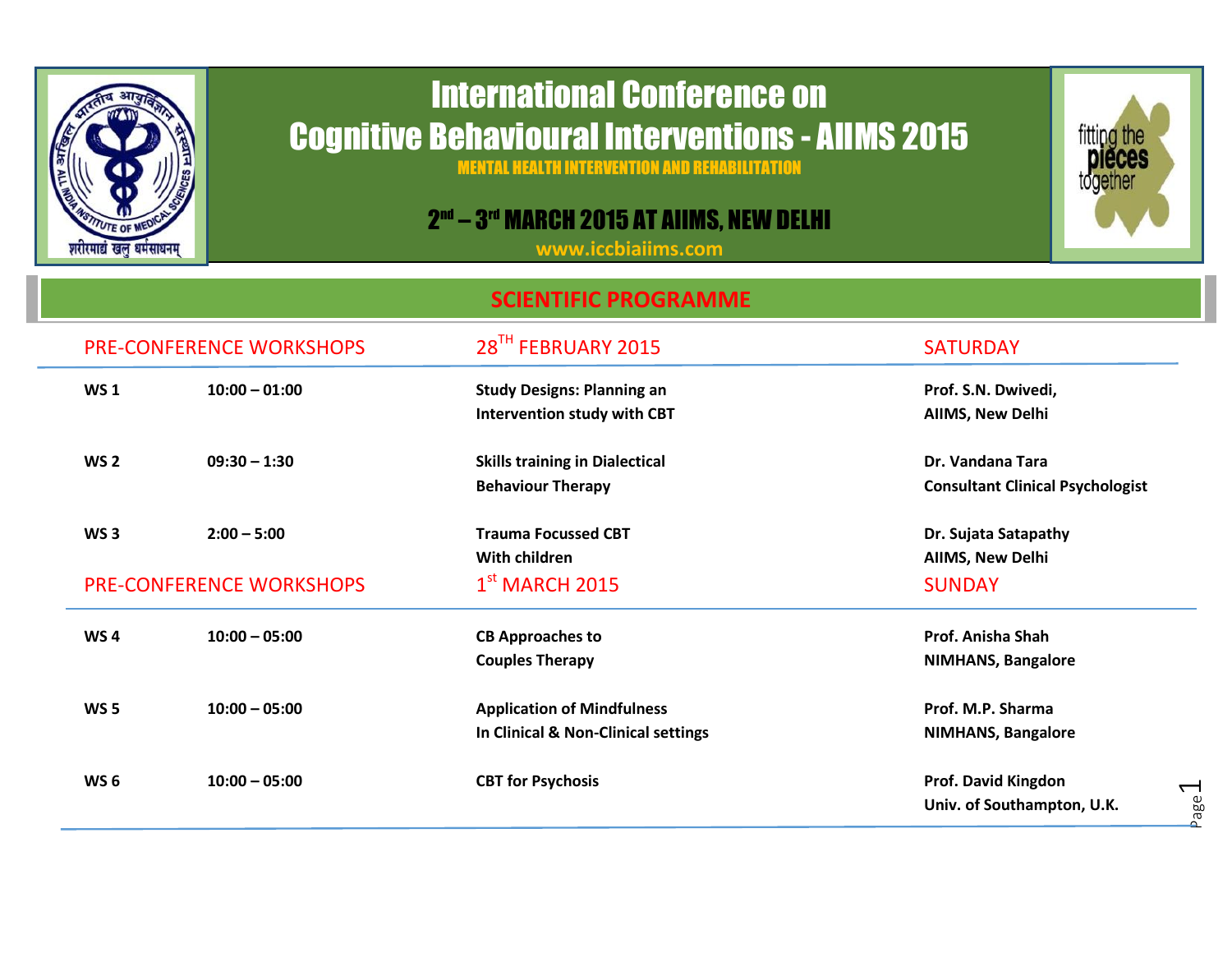| <b>CONFERENCE DAY 1</b> |                                                                                                                                | 2 <sup>nd</sup> MARCH 2015                                                                        | <b>MONDAY</b>                |  |  |
|-------------------------|--------------------------------------------------------------------------------------------------------------------------------|---------------------------------------------------------------------------------------------------|------------------------------|--|--|
| $08:30 - 5:00$          | <b>REGISTRATION</b>                                                                                                            |                                                                                                   |                              |  |  |
| $09:00 - 10:00$         | <b>INAUGURAL CEREMONY</b>                                                                                                      |                                                                                                   | <b>Venue: JLN Auditorium</b> |  |  |
| $09:00 - 09:10$         | Saraswati Vandana and lighting of lamp                                                                                         |                                                                                                   |                              |  |  |
| $09:10 - 09:20$         | Welcome Speech by Dr Nimisha Kumar                                                                                             |                                                                                                   |                              |  |  |
| $09:20 - 09:30$         | Welcome Speech by Prof. Manju Mehta                                                                                            |                                                                                                   |                              |  |  |
| $09:30 - 09:40$         | Speech by Chief Guest                                                                                                          |                                                                                                   |                              |  |  |
| $09:50 - 10:50$         | Book Release "A Practical Approach to CBT for Adolescents" (Edited by Dr Manju Mehta & Dr Rajesh Sagar) – Springer Publication |                                                                                                   |                              |  |  |
| $09:50 - 10:00$         |                                                                                                                                | Announcement and Inauguration of the Indian Association for Cognitive Behavioural Therapy (IACBT) |                              |  |  |
| $10:00 - 10:30$         | <b>HIGH TEA</b>                                                                                                                |                                                                                                   |                              |  |  |
| $10:30 - 11:15$         | <b>KEYNOTE ADDRESS 1</b>                                                                                                       | Dr Lata K. McGinn                                                                                 | <b>Venue: JLN Auditorium</b> |  |  |
|                         | 'Status Update and Cultural Influences                                                                                         | Immediate Past - President,                                                                       |                              |  |  |
|                         | in Social Anxiety Disorder'                                                                                                    | International Association of Cognitive Therapy                                                    |                              |  |  |
| $11:15 - 01:00$         | <b>SYMPOSIUM 1:</b>                                                                                                            | <b>Chairs:</b>                                                                                    | <b>Venue: JLN Auditorium</b> |  |  |

**AND DEPRESSION** Dr Tanya Machado, St. John's Medical College, Bangalore

11:30 – 11:45 OCD Prof. M.P. Sharma, Head, Dept. of Clinical Psychology, NIMHANS, Bangalore

**CBT IN ANXIETY DISORDERS** Dr Lata K. McGinn

11:15 – 11:30 SOCIAL ANXIETY Prof. Paulomi Sudhir, NIMHANS, Bangalore

12:15 – 12:30 CBT in depression Dr. Alok Sarin, Consultant Psychiatrist, SBISR, New Delhi

11:45 – 12:00 Anxiety Management in Youth Dr. M. Manjula, NIMHANS, Bangalore 12:00 – 12:15 Depression Dr. Masroor Jahan, RINPAS, Ranchi

12:30 – 12:45 Pharmacology & CBT Dr. Saurabh Menrotra, Senior Consultant, Mental Health, Medanta Medcity, Gurgaon

12:45 – 01:00 DISCUSSION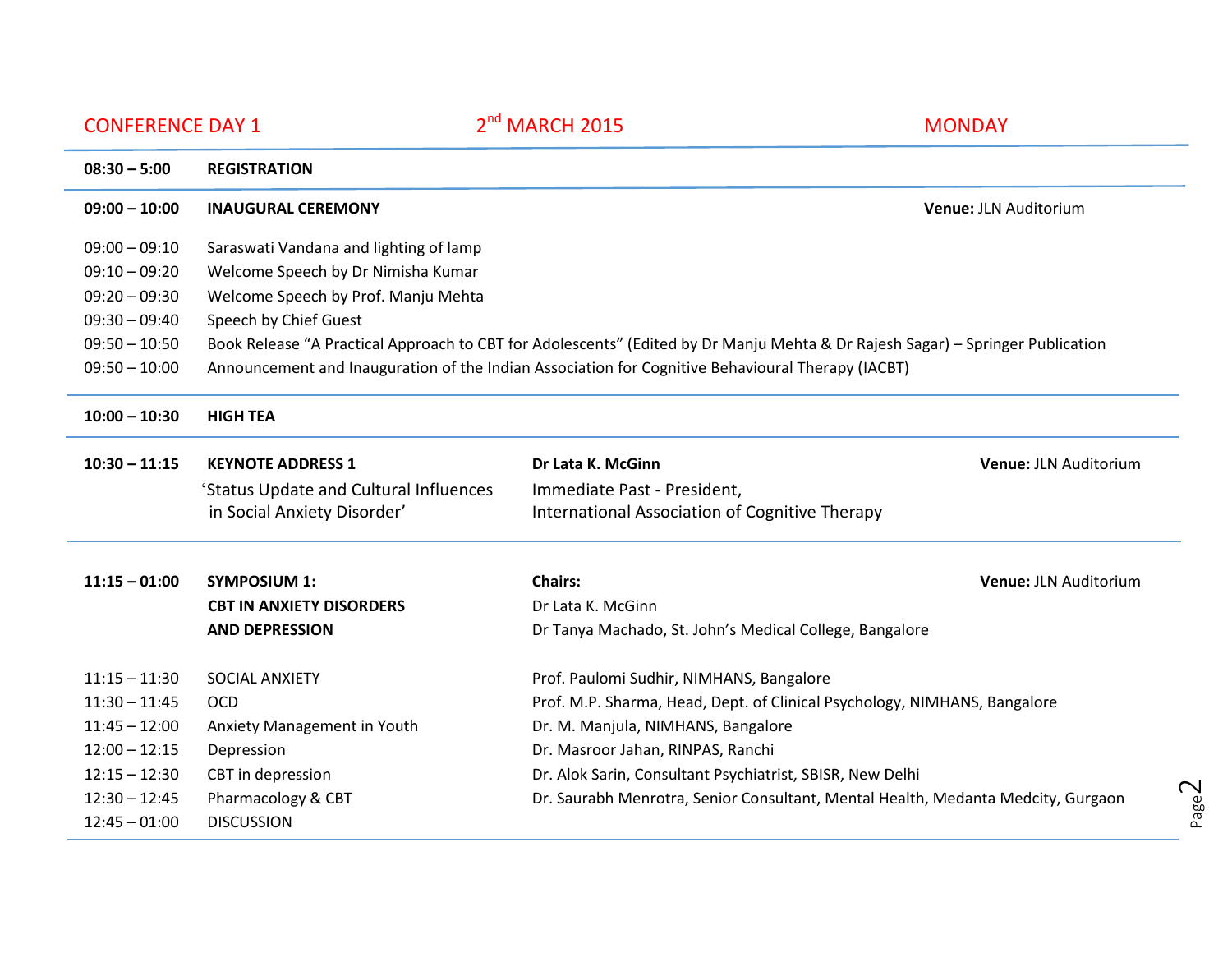| $01:00 - 02:00$ |                                                          | <b>LUNCH</b>                                                     |                       |          |
|-----------------|----------------------------------------------------------|------------------------------------------------------------------|-----------------------|----------|
| $02:00 - 03:00$ | <b>CLINICAL ROUNDTABLE:</b>                              | <b>Discussants:</b>                                              | Venue: JLN Auditorium |          |
|                 | <b>Current status of CB Approaches</b>                   | Prof. Pratap Sharan, Dept. of Psychiatry, AIIMS                  |                       |          |
|                 | to Personality Disorders                                 | Dr Renuka Jena, U.K.                                             |                       |          |
|                 |                                                          | Dr Vandana Tara, Consultant Clinical Psychologist, New Delhi     |                       |          |
|                 |                                                          | <b>Moderator:</b>                                                |                       |          |
|                 |                                                          | Prof. Amool Ranjan Singh, RINPAS, Ranchi                         |                       |          |
| $03:00 - 04:30$ | <b>SYMPOSIUM 2:</b>                                      | <b>Chairs:</b>                                                   | Venue: JLN Auditorium |          |
|                 | <b>CBT IN CHRONIC &amp; LIFESTYLE</b>                    | Prof. Waheeda Khan, Jamia Millia Islamia                         |                       |          |
|                 | <b>DISEASES</b>                                          | Dr. Paulomi M. Sudhir                                            |                       |          |
| $03:00 - 03:15$ | Pain Management                                          | Prof. Manju Mehta, AllMS, New Delhi                              |                       |          |
| $03:15 - 03:30$ | Oncology                                                 | Dr. Tanya Machado, St. John's Medical College, Bangalore         |                       |          |
| $03:30 - 03:45$ | <b>Diabetes</b>                                          | Dr. Nimisha Kumar, CECDR, JMI                                    |                       |          |
| $03:45 - 04:00$ | Chronic Life-style diseases                              | Dr. Vidya Sathyanarayanan, St. John's Medical College, Bangalore |                       |          |
| $04:00 - 04:15$ | Obesity                                                  | Ms. Tanu, Senior Research Fellow, AIIMS, New Delhi               |                       |          |
| $04:15 - 04:30$ | <b>DISCUSSION</b>                                        |                                                                  |                       |          |
| $04:30 - 04:45$ |                                                          | <b>TEA</b>                                                       |                       |          |
| $04:45 - 05:45$ | <b>SYMPOSIUM 3:</b>                                      | <b>Chairs:</b>                                                   | Venue: JLN Auditorium |          |
|                 | <b>Technology Based CBT</b>                              | Dr. Manju Mehta                                                  |                       |          |
|                 |                                                          | Dr. Masroor Jahan                                                |                       |          |
| $04:45 - 05:00$ | Computer-Assisted CBT in<br>Adolescents with depression. | Ms. Pakhi Srivastava, Senior Research Fellow, AIIMS              |                       |          |
| $05:00 - 05:15$ | <b>Manual Based Treatment for OCD</b>                    | Ms. Sneh Kapoor, Senior Research Fellow, AIIMS                   |                       | $\infty$ |
| $05:15 - 05:30$ | Metacognitive Therapy                                    | Ms, Vandita Sharma, Senior Research Fellow, AIIMS                |                       | Page.    |

05:15 – 05:30 Metacognitive Therapy Ms, Vandita Sharma, Senior Research Fellow, AIIMS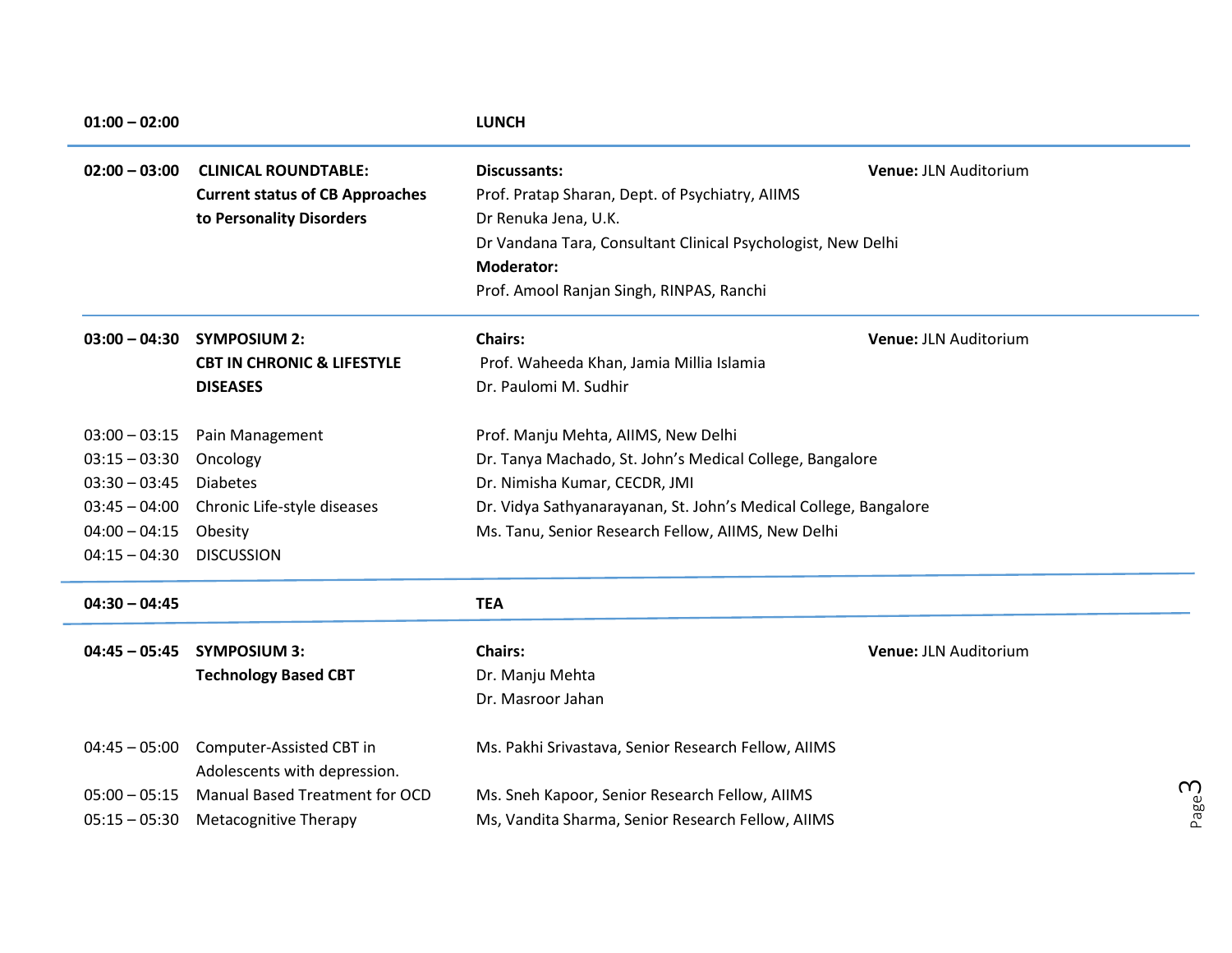05:30 – 05:45 DISCUSSION

 $\sim$ 

| $06:00 - 07:30$                             |                                                   | <b>CULTURAL PROGRAMME</b>                                                      |                       |  |
|---------------------------------------------|---------------------------------------------------|--------------------------------------------------------------------------------|-----------------------|--|
| 07:30 Onwards                               |                                                   | <b>FACULTY DINNER</b>                                                          |                       |  |
|                                             |                                                   |                                                                                |                       |  |
| <b>CONFERENCE DAY 2</b>                     |                                                   | 3rd MARCH 2015                                                                 | <b>TUESDAY</b>        |  |
| $08:30 - 10:00$                             | <b>REGISTRATION</b>                               |                                                                                |                       |  |
| $09:00 - 09:30$                             | <b>KEYNOTE LECTURE 2</b>                          | Dr Usha Nayar, USA                                                             |                       |  |
|                                             |                                                   | 'Transcending the Boundaries of CBT: Potentials of love, kindness, compassion, |                       |  |
|                                             |                                                   | Mindfulness and meditation interventions'                                      |                       |  |
| $09:30 - 11:00$                             | <b>SYMPOSIUM 4:</b>                               | <b>Chairs:</b>                                                                 | Venue: JLN Auditorium |  |
|                                             | <b>CBT WITH CHILDREN</b>                          | Dr. Usha Naik, Hyderabad                                                       |                       |  |
|                                             | <b>&amp; ADOLESCENTS</b>                          | Dr. Uday K. Sinha, IHBAS                                                       |                       |  |
| $09:30 - 09:45$<br>Anxiety                  |                                                   | Dr. Vijaya Raman, Dept. of Pediatrics, St. John's Medical College, Bangalore   |                       |  |
| $09:45 - 10:00$                             | Trans-diagnostic approach to Anxiety              | Ms. Pragya Sharma, Senior Research Fellow, AIIMS                               |                       |  |
|                                             | And Headache                                      |                                                                                |                       |  |
| $10:00 - 10:15$                             | ADHD<br>Dr. Monica Mongia, LSR College, New Delhi |                                                                                |                       |  |
| $10:15 - 10:30$                             | <b>Child Abuse</b>                                | Dr. Renu Sharma, AllMS                                                         |                       |  |
| $10:30 - 10:45$<br>CBT & Psychopharmacology |                                                   | Dr. Kavita Arora, Children First, New Delhi                                    |                       |  |
| $10:45 - 11:00$                             | <b>DISCUSSION</b>                                 |                                                                                |                       |  |
| $11:00 - 11:15$                             | <b>TEA</b>                                        |                                                                                |                       |  |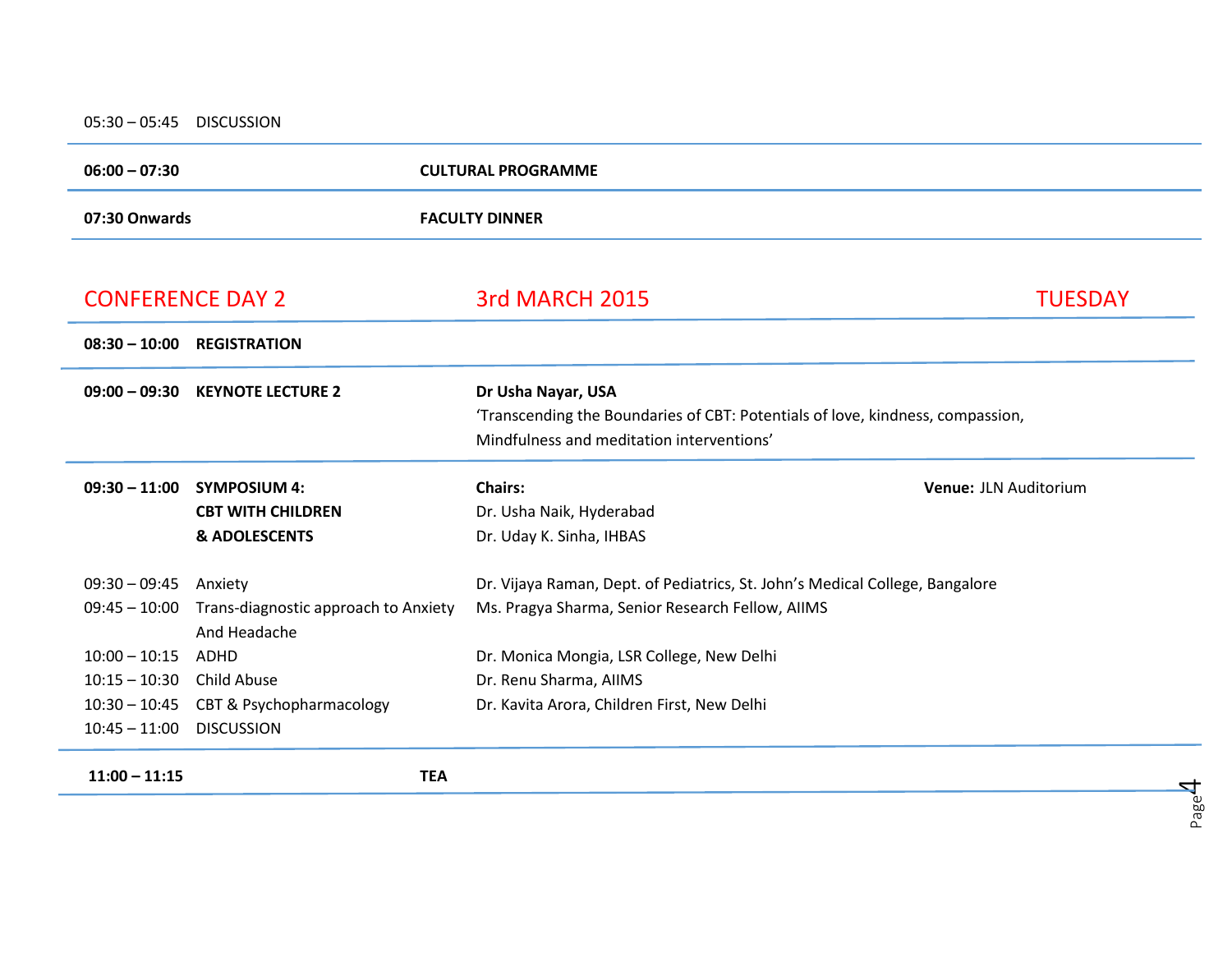| $11:15 - 12:15$ | <b>SYMPOSIUM 5:</b>                 | <b>Chairs:</b>                                                    | Venue: JLN Auditorium         |
|-----------------|-------------------------------------|-------------------------------------------------------------------|-------------------------------|
|                 | <b>CB APPROCHES TO</b>              | Dr. Anju Dhawan, AllMS                                            |                               |
|                 | <b>ADDICTION &amp; SUBSTANCE</b>    | Dr. Sanjay Chugh, Neuro-psychiatrist, New Delhi                   |                               |
|                 | <b>ABUSE</b>                        |                                                                   |                               |
| $11:15 - 11:30$ | <b>Internet Addiction</b>           | Dr. Manoj Sharma, NIMHANS, Bangalore                              |                               |
| $11:30 - 11:45$ | <b>Tobacco Addiction</b>            | Dr. Gauri Shanker Kaloiya, AllMS, New Delhi                       |                               |
| $11:45 - 12:00$ | Substance Abuse                     | Dr Swati Kedia, Dept. of Addiction Psychiatry, NIMHANS, Bangalore |                               |
| $12:00 - 12:15$ | <b>Discussion</b>                   |                                                                   |                               |
| $12:15 - 01:00$ | <b>SYMPOSIUM 6:</b>                 | Chair:                                                            | <b>Venue: JLN Auditorium</b>  |
|                 | <b>CB INTERVENTIONS IN</b>          | Dr. T.B. Singh, IHBAS, New Delhi                                  |                               |
|                 | <b>PSYCHOSIS</b>                    | Dr. K. Senger, RINPAS, Ranchi                                     |                               |
|                 |                                     |                                                                   |                               |
| $12:15 - 12:30$ | Psychosis and CBT                   | Prof. D. Kingdon, Univ. of Southampton, U.K.                      |                               |
| $12:30 - 12:45$ | Metacognitive Therapy for Psychosis | Dr. Devvarta Kumar, NIMHANS, Bangalore                            |                               |
| $12:45 - 01:00$ | <b>DISCUSSION</b>                   |                                                                   |                               |
| $01:15 - 02:00$ | <b>LUNCH</b>                        |                                                                   |                               |
|                 |                                     |                                                                   |                               |
| $02:00 - 03:00$ | <b>PANEL DISCUSSION:</b>            | <b>PANEL:</b>                                                     |                               |
|                 | <b>PRACTICE, TRAINING &amp;</b>     | Dr. Lata K. McGinn                                                |                               |
|                 | <b>SUPERVISION IN CBT</b>           | Dr. Michael Townend, Univ. of Derbyshire, U.K.                    |                               |
|                 |                                     | Dr. Naveen Grover, IHBAS, New Delhi                               |                               |
|                 |                                     | Dr. Gauri Shanker Kaloiya, AllMS, New Delhi                       |                               |
|                 |                                     | <b>MODERATOR:</b>                                                 |                               |
|                 |                                     | Prof. M.P. Sharma, NIMHANS                                        | ப                             |
| $03:00 - 04:30$ | <b>SYMPOSIUM 8:</b>                 | Chair:                                                            | Page<br>Venue: JLN Auditorium |

Page